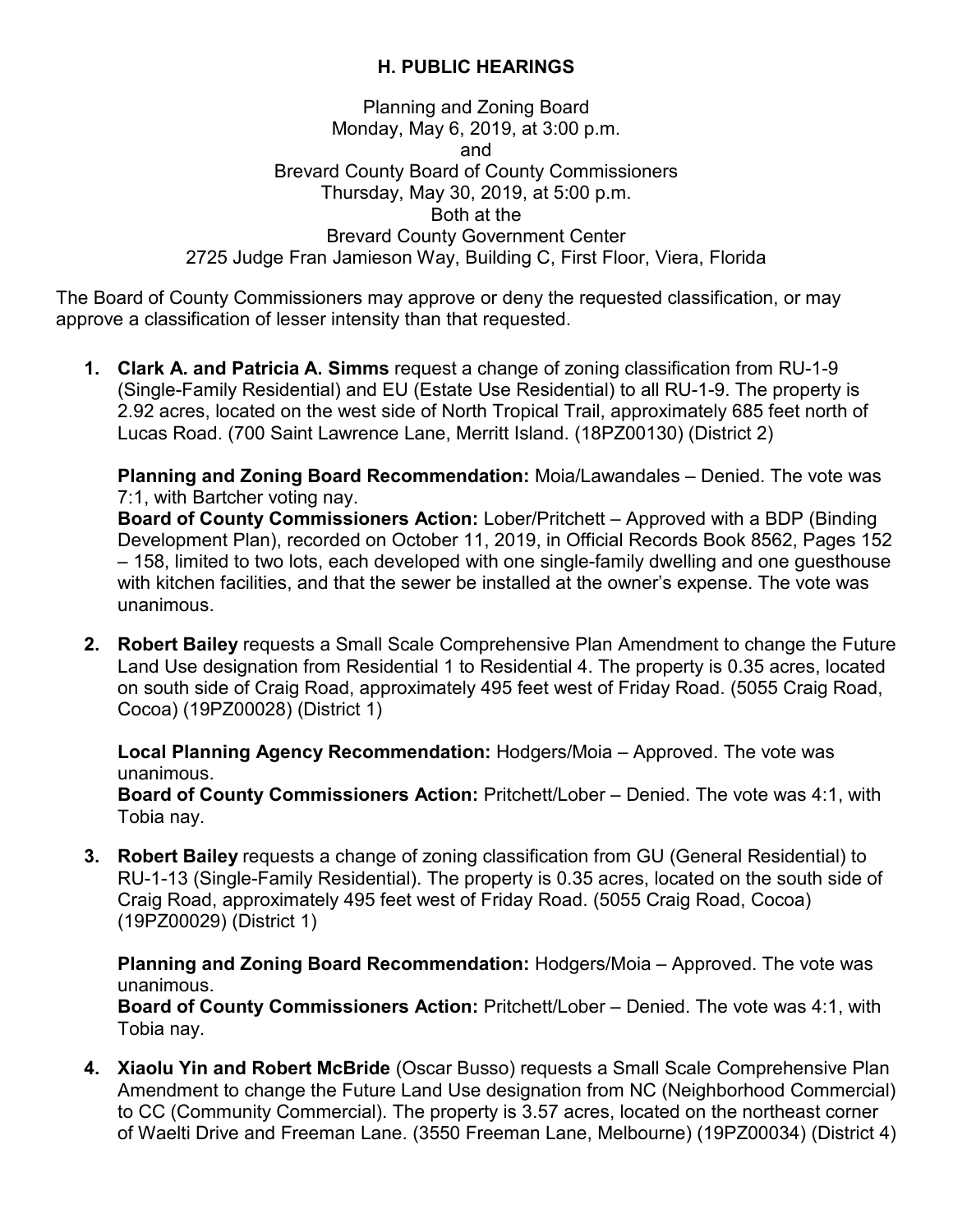P&Z Agenda May 6, 2019 (May 30, 2019 BCC) Page 2

> **Local Planning Agency Recommendation:** Lawandales/Filiberto – Approved. The vote was unanimous. (Bruce Moia abstained from voting) **Board of County Commissioners Action:** Smith/Lober – Approved as recommended, and adopted Ordinance 19-12. The vote was unanimous.

**5. Xiaolu Yin and Robert McBride** (Oscar Busso) requests a change of zoning classification from GU (General Use) to BU-2 (Retail, Warehousing, and Wholesale Commercial). The property is 3.57 acres, located on the northeast corner of Waelti Drive and Freeman Lane. (3550 Freeman Lane, Melbourne) (19PZ00035) (District 4)

**Planning and Zoning Board Recommendation:** Lawandales/Filiberto – Approved with a BDP (Binding Development Plan) with the following uses prohibited: auditoriums; automobile hire; automobile paint and body repair; automobile repairs; automobile sales; automobile tires and mufflers sales and service; automobile washing – mechanized; boat service; building materials and supplies; cabinetmaking and carpentry; commercial entertainment and amusement enterprises; contractors outdoor storage yards; engine service; farm machinery sales and service; feed and hay for animals and stock; fertilizer stores; flea markets; gasoline service stations; hotels, lumber sales; motels; motorcycle sales and service; outside sale of mobile homes; pet kennels; plan nurseries; recovered materials processing facility; restaurant outdoor seating; seafood processing plants; service station for automotive vehicles and U-Haul service; sharpening and grinding shops; theatres; towers and antennas; trailer and truck service; treatment and recovery facility; welding repairs and metal fabrication; outdoor storage or display of large items or material which may require a forklift, front loader, tractor, or similar machinery to move shall be prohibited. Outdoor intercoms and public address systems shall be prohibited. Digital or electronic signs and billboards, whether static, animated, or intermittent, shall be prohibited. Freestanding signs shall be limited to the Sign Code. The vote was unanimous. (Bruce Moia abstained from voting)

**Board of County Commissioners Action:** Smith/Lober – Approved with a BDP, recorded on August 22, 2019, in Official Records Book 8521, Pages 1208 – 1214, with the following uses prohibited: auditoriums; automobile hire; automobile paint and body repair; automobile repairs; automobile sales; automobile tires and mufflers sales and service; automobile washing – mechanized; boat service; building materials and supplies; cabinetmaking and carpentry; commercial entertainment and amusement enterprises; contractors outdoor storage yards; engine service; farm machinery sales and service; feed and hay for animals and stock; fertilizer stores; flea markets; gasoline service stations; hotels, lumber sales; motels; motorcycle sales and service; outside sale of mobile homes; pet kennels; plan nurseries; recovered materials processing facility; restaurant outdoor seating; seafood processing plants; service station for automotive vehicles and U-Haul service; sharpening and grinding shops; theatres; towers and antennas; trailer and truck service; treatment and recovery facility; welding repairs and metal fabrication; outdoor storage or display of large items or material which may require a forklift, front loader, tractor, or similar machinery to move shall be prohibited. Outdoor intercoms and public address systems shall be prohibited. Digital or electronic signs and billboards, whether static, animated, or intermittent, shall be prohibited. Freestanding signs shall be limited to the Sign Code. The vote was unanimous.

**6. Palm Bay REH, LLC** (Hitesh Patel) requests a CUP (Conditional Use Permit) for Alcoholic Beverages (full liquor) for On-Premises Consumption in conjunction with a restaurant, in a TU-